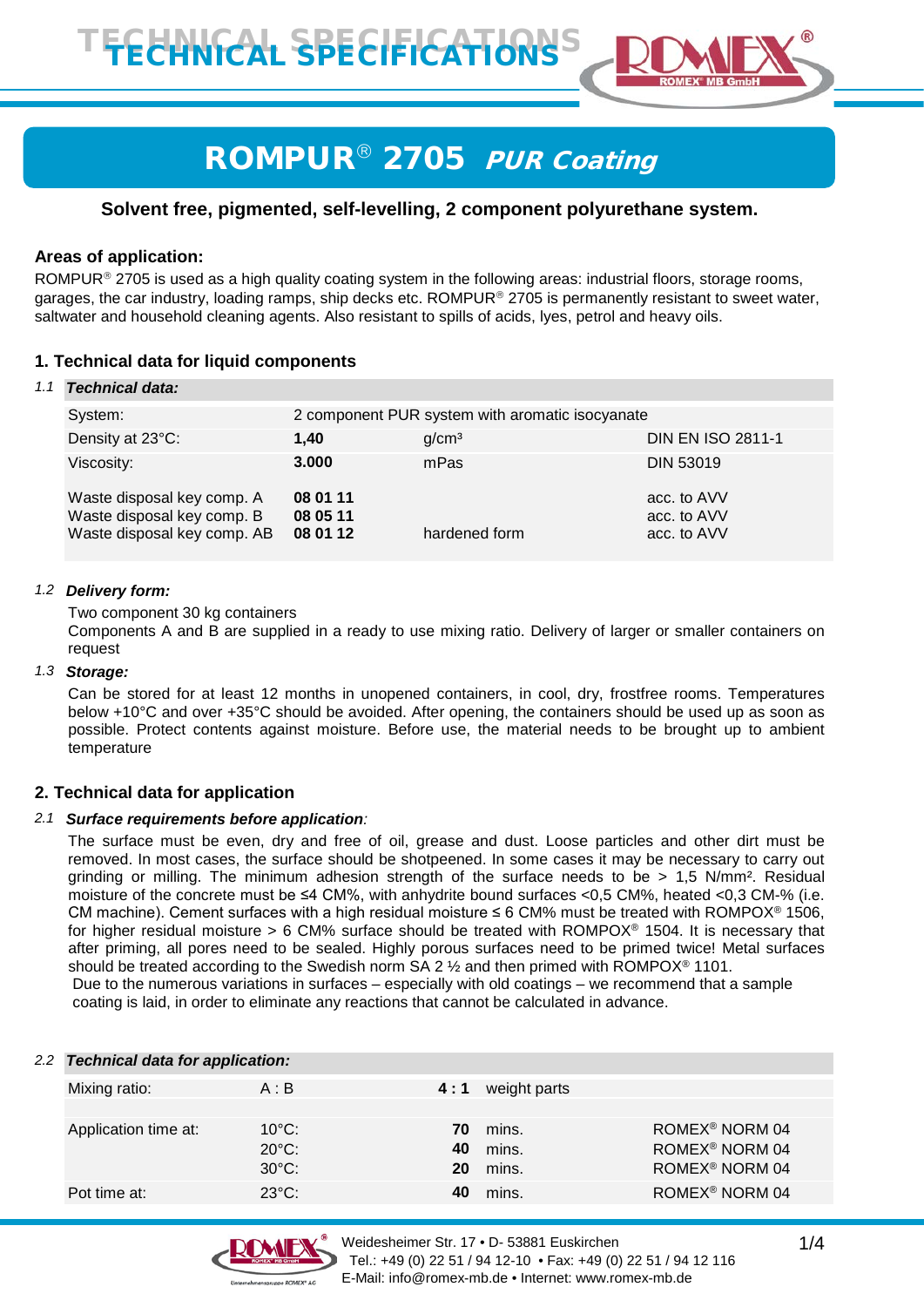

# **Page 2 of Technical Specifications ROMPUR® 2705 – PUR Coating**

| Min. hardening<br>temperature: |                    | +5 °C (floor and room temperature)    |
|--------------------------------|--------------------|---------------------------------------|
| Application temperature:       |                    | 15-30 °C (floor and room temperature) |
| Dewpoint distance:             | min. $3 \degree C$ |                                       |
| Air humidity:                  |                    | max. 75% rel. humidity                |
|                                |                    |                                       |

**Please note**: *The times mentioned in item 2.2 are approximations and will vary with differing ambient conditions.*

#### *2.3 Application instructions:*

Component B (hardener) is poured completely into component A (resin) and mixed homogenously for 3-5 minutes using a slow rotating mixer (approx. 300 rpm, diameter of whisk approx. 1/3 of the diameter of the container). In case of using part measurements, these need to be weighed exactly using an electronic scale according to the stated mixing ratio. Mix only the quantity that can be used within the pot time. Do not use straight from the delivery container! After mixing, pour into a clean container and stir again. ROMPUR® 2705 can be applied using a notched trowel. For better aereation use a plastic pinfeed platen crosswise.

**Please note**: *If there is a risk of rising damp from the surface, then to prevent osmosis, ROMPOX***®** *1506 or 1504 should be applied as primer with at least 0,300 kg/m² completely so that all pores are sealed.*

*In case of surface and material temperatures below +15°C, levelling and surface faults can occur!* 

#### *2.4 Application examples:*

|                 | <b>Work process</b>                                  | <b>ROMEX<sup>®</sup> Product</b>                                                                                       | <b>Consumption</b>                                           | <b>Application</b>                                                                               |  |  |
|-----------------|------------------------------------------------------|------------------------------------------------------------------------------------------------------------------------|--------------------------------------------------------------|--------------------------------------------------------------------------------------------------|--|--|
| 2.4<br>1<br>. 1 | PU coating approx. 1,3 mm<br>on cement bound surface |                                                                                                                        |                                                              |                                                                                                  |  |  |
|                 | Surface preparation                                  |                                                                                                                        |                                                              | See item 2.1                                                                                     |  |  |
| .2              | Primer                                               | ROMPOX <sup>®</sup> 1505<br>Standard primer                                                                            | min. $0,3$ kg/m <sup>2</sup>                                 | Flooding using rubber<br>squeegee and then with rollers                                          |  |  |
|                 |                                                      |                                                                                                                        |                                                              |                                                                                                  |  |  |
|                 | (If required) scraping<br>filler                     | layer thickness of 1mm each<br>1 wp ROMPOX <sup>®</sup> 1505<br>1 wp firedried quartz<br>sand $\varnothing$ 0,1-0,3 mm | min. $0,8$ kg/m <sup>2</sup><br>min. $0,8$ kg/m <sup>2</sup> | With 1 lip hard rubber<br>squeegee or smoothing trowel,<br>smooth well.                          |  |  |
|                 | Sprinkling if required *                             | Firedried quartz sand with $\varnothing$ 0,1-0,5 mm                                                                    | approx. 0,5 kg/m                                             | Sprinkle                                                                                         |  |  |
| .3              | Coating                                              | ROMPUR <sup>®</sup> 2705<br>Coating                                                                                    | min. $1,7$ kg/m <sup>2</sup>                                 | Apply with smoothing trowel or<br>notched squeegee then<br>aereate with metal pinfeed<br>platen. |  |  |

#### *2.5 Cleaning:*

Each time work is interrupted, clean all tools and equipment with a general solvent (i.e. ethanol, white spirits).

## **3. Technical data for application**

#### *3.1 Technical data:*

| Re-application at:        | $23^{\circ}$ C | 8        |                   | min./ max. hrs. ROMEX <sup>®</sup> NORM 07 |
|---------------------------|----------------|----------|-------------------|--------------------------------------------|
| Can be walked on at:      | $23^{\circ}$ C | after 24 | hrs.              | ROMEX <sup>®</sup> NORM 07                 |
| Fully hardened at         | $23^{\circ}$ C | after 7  | days              | ROMEX <sup>®</sup> NORM 07                 |
| Compressive strength:     |                | 55       | N/mm <sup>2</sup> | <b>DIN EN 1015-11</b>                      |
| Bending tensile strength: |                | 35       | N/mm <sup>2</sup> | <b>DIN EN 1015-11</b>                      |

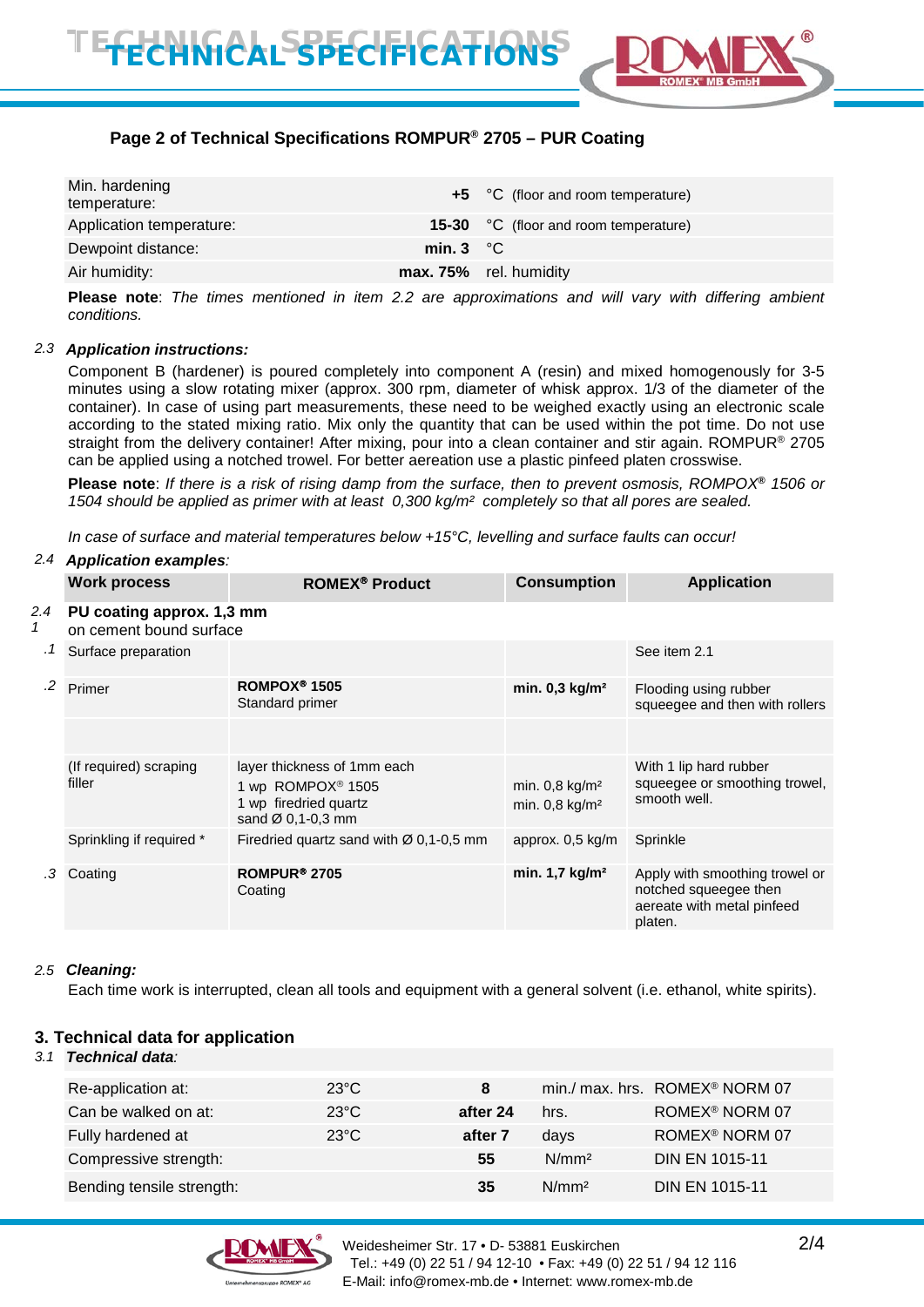

# **Page 3 of Technical Specifications ROMPUR® 2705 – PUR Coating**

| Temperature resistance:  | dry warmth                   | up to $+50$ °C<br>up to $+80$ |                   | ROMEX <sup>®</sup> NORM 07 |
|--------------------------|------------------------------|-------------------------------|-------------------|----------------------------|
|                          |                              | (shortterm)                   | $^{\circ}C$       |                            |
|                          | damp warmth and hot<br>water | up to $+40$                   | $^{\circ}$ C      | ROMEX <sup>®</sup> NORM 07 |
| Shore-D-hardness:        |                              | 60-65                         | N/mm <sup>2</sup> | <b>DIN 53505</b>           |
| Abrasion (Taber Abraser) |                              | $30$                          | mg                | <b>DIN EN ISO 438-2</b>    |

### *3.2* **Properties of hardened coating:**

- Good compressive strength
- Good abrasion resistance
- Very good self-levelling properties
- Solvent free
- Excellent aereation
- Good chemical resistance, (see chemical resistance list ROMPUR® 2705)
- Many standard colours and light colours available. Special colours on request.

**Note:** If possible, always use material from the same production batch, especially on visible surfaces, as material from different production batches, may have slightly differing colour nuances. Hardened, liquid plastics are subjected to environmental factors i.e. UV rays and can thus change visually after hardening (i.e. yellowing, loss of gloss, white discolouration). The functioning of the industrial floor is not affected by this and does not constitute a fault. The colours shown on the ROMEX® standard paintchart are approximate. Slight deviations compared to the RAL colours are of a technical nature and do not constitute a fault. Exact matching with RAL colours cannot be guaranteed.

#### **4. Safety instructions**

The products contain reactive materials and are partly hazardous to health in a non-hardened state. The hardener components can cause burns due to high alkali content. It can also cause irritation or skin sensitization. Avoid skin contact. If the product does get onto the skin, wash well with soap and water. If the product gets into the eyes, rinse well with water and seek medical treatment. For further information please consult the information sheet on reactive resins and polyesters provided by the professional association of the chemical industry. Exact details on the handling of this Product can be found in the safety data sheet for ROMPOX® 2705, comp. A and B.

## **5.** Important instructions: CE identification

DIN EN 13 813 "Screed mortars, screed mass and screeds – properties and requirements" (Jan. 2003) sets out requirements for screed mortars that are used for floor construction in interior rooms. Synthetic resin coatings and sealants are also included in this norm. Products that are in accord with the aforementioned norm are to be given the CE identification mark.